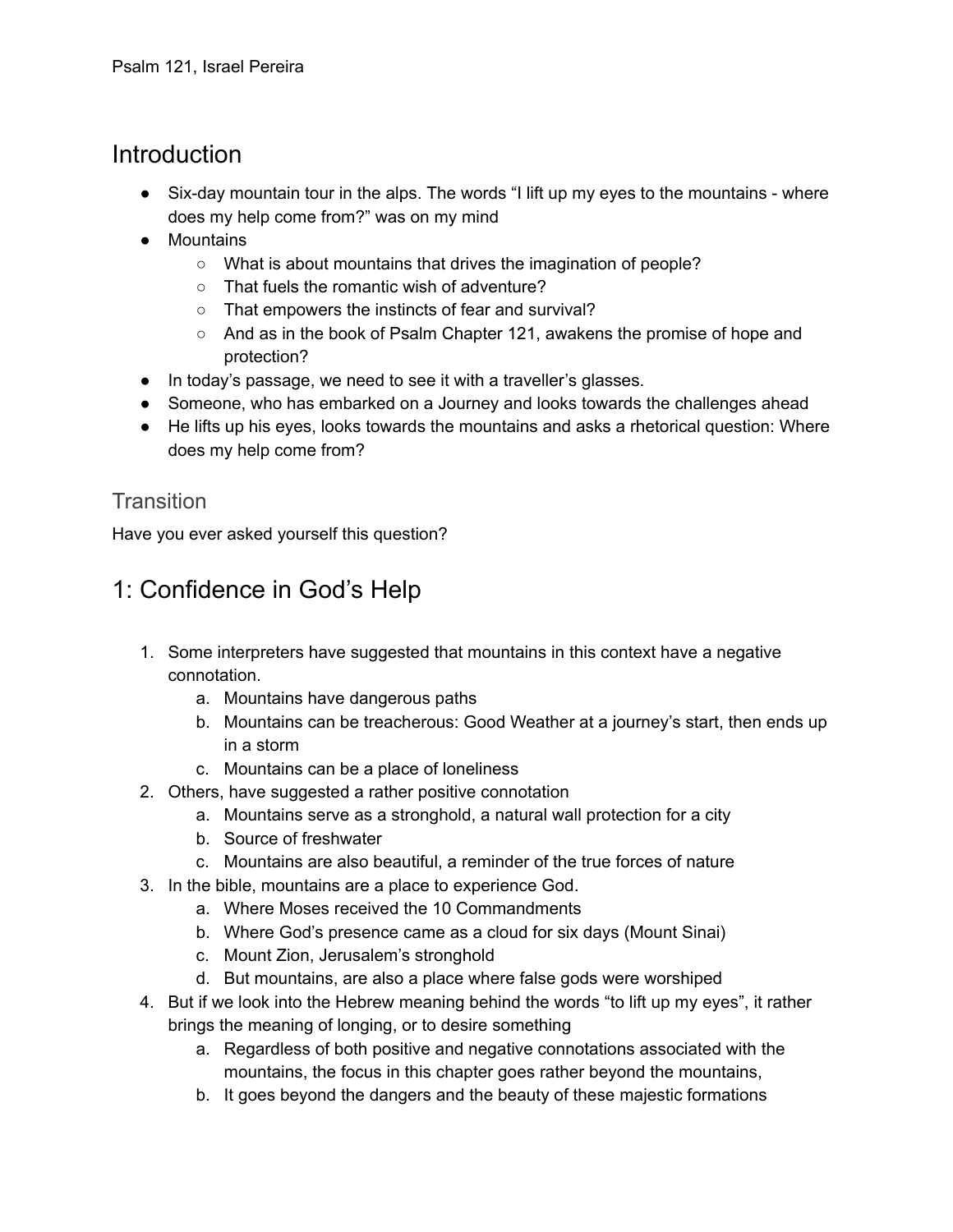- c. The thought of this verse leaps beyond the hills to the universe; beyond the universe to its Maker.
- d. It is about confidence in God's help within the Journey

#### **Transition**

The rest of the Psalm develops into an expanding circle of promises and prayer of God's watchful care. Of a God, who is not fixed on top of mountains, not far into the Universe, but a personal God, who is close and is watchful

## 2: The Watchful Care of God

3 He will not let your foot slip — he who watches over you will not slumber; 4 indeed, he who watches over Israel will neither slumber nor sleep.

- 1. In verses 3-4 for we have the imagery of a God, who does not sleep. A God who is close watching and may not let your foot to slip
- 2. In the larger near east ancient tradition gods were frequently depicted sleeping.
	- a. Atrahasis Epic (1800 BCE): God Enlil is awaken by humans
	- b. Enuma Elish: god Apsu complains on the lack of sleep
	- c. And here the Psalmist emphasizes in verses 3 and 4, multiple times that not only God does not sleep, but He doesn't even dozes or nods off
	- d. Rather remains attentive and keeps continual watch over his people so that not even a foot of theirs will slip from the path (v. 3a).
- 3. In verses 5-6 the Psalmist talks about God being your shade at your right hand
	- a. God and shadow are constant imagery of God's watchfulness
	- b. Because the soldier carried his shield on the left hand, the right hand was usually exposed
	- c. The imagery of God standing at the right hand is that of one, who provides an extra shield in your vulnerability
- 4. And so, God is not only portrayed as the creator, One who is greater than the adversaries, but also One who walks with you in the midst of adversaries

### **Conclusion**

- 1. This chapter is not a mere confidence boost, neither an assurance that the journey of life will be without slips, falls, sorrow, worries
- 2. It is rather a reminder that in life's Journey, either walking towards the mountain, or away from it, God will remain watchful, will remain not on top of a mountain, but close
- 3. Either in your slips or in your vulnerability, God will be close to you as a shadow